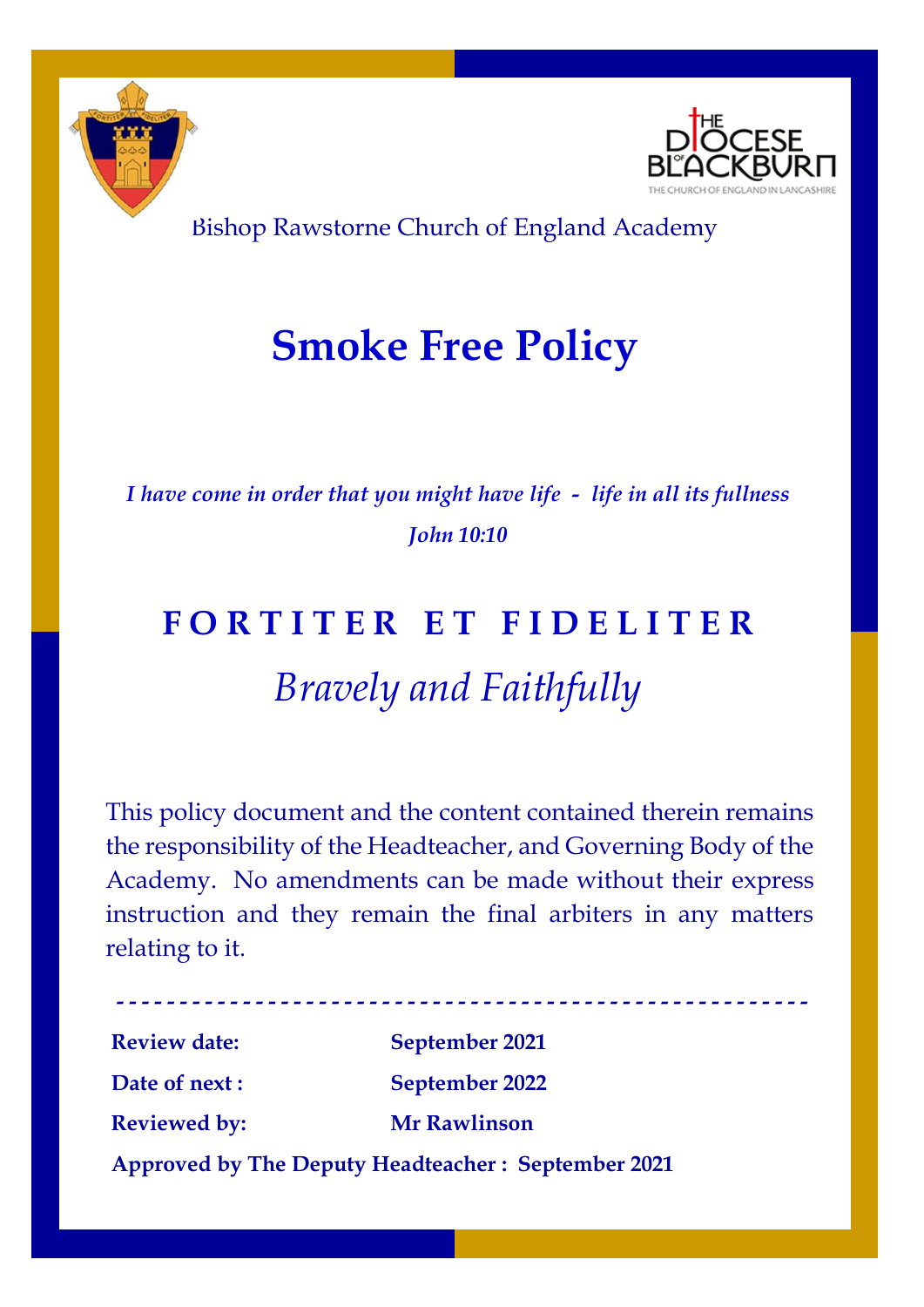## **SMOKING IS NOT PERMITTED ANYWHERE ON THE SCHOOL SITE, INDOORS OR OUTDOORS**

Bishop Rawstorne Church of England Academy recognises the right of all staff and students to work in a smoke free environment and has operated a policy of no smoking within its buildings for many years. The school is committed to promoting health and welfare, and, as a good employer, wishes to create a high quality, healthy, and safe working environment for staff, students and visitors. It must, therefore, ensure that everyone is protected from the dangers of smoke in work and rest areas.

With effect from 1st July 2007 new legislation in relation to the Smoke Free Premises Act came into force and smoking became illegal in certain wholly or substantially enclosed public places. It became an offence to smoke in no smoking premises or to knowingly permit smoking in no smoking premises. Vehicles used for business purposes were also covered by the law. Owners of premises and individuals will have to pay substantial statutory fines if this legislation is breached. The school is responsible for monitoring adherence to this policy, and has prime responsibility for ensuring compliance with the law.

The school has revised its policy to protect all members of the school community from the harmful effects of passive smoke and ensure that everyone is aware of their rights and responsibilities in relation to the legislation.

The policy applies to all teachers, support staff, students, visitors and contractors. Furthermore, all members of the school workforce share responsibility for the policy, and its policing is not the specific responsibility of any particular group.

### **Rationale**

- Smoking is the single most preventable cause of premature death and ill-health in our society.
- Passive smoking breathing other people's tobacco smoke is also potentially fatal. It has been shown to cause lung cancer, as well as many other illnesses, in non-smokers.
- Smoking is a health and safety issue for all adults who use the school: staff and parents.
- Everyone has a right to breathe clean air, and non-smokers are in the majority.
- Schools have a major role to play in working towards non-smoking being seen as the norm in society.
- Children need to receive consistent messages and require non-smoking role models within the school.

### **Smoke Free Areas**

The school is committed to making its buildings and grounds completely smoking free for the protection of all of its staff and students. Smoking is not permitted in any school building or anywhere else on the school site. This ensures that smoke does not enter a building from outside and that people entering or exiting premises are not exposed to second-hand smoke.

Smoking is also prohibited in the following external locations which are covered by existing statutory provisions:

• adjacent to paint, chemical or solvent stores, by the Science block